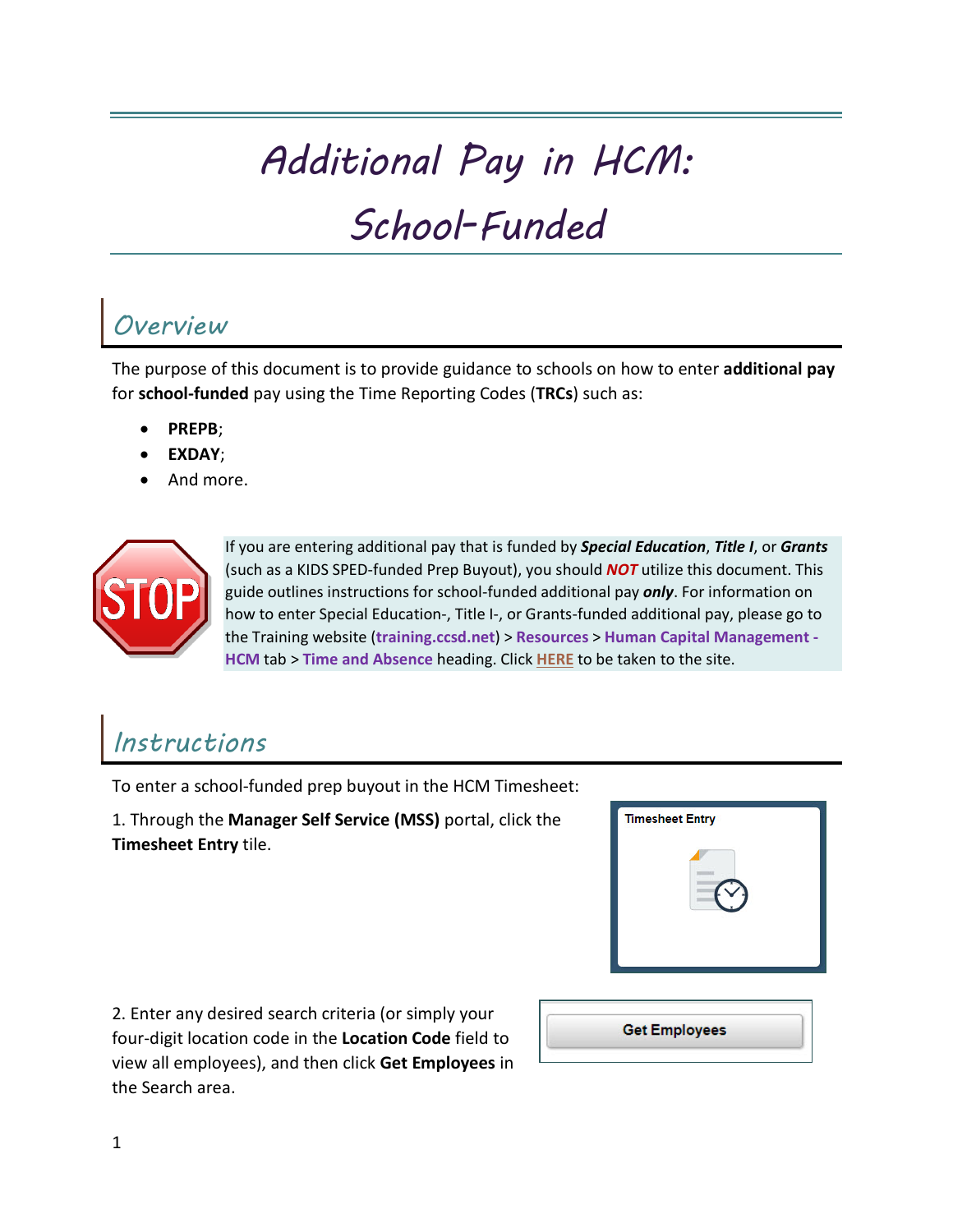3. From the search results that appear at the bottom of the page, choose the desired employee from the list by clicking on their **last name**.

4. By default, the current date

appears. You may change the date in the **Select Another Timesheet** area if desired, and then click the **Refresh**  button to update the Timesheet grid.

| <b>Select Another Timesheet</b> |                      |  |
|---------------------------------|----------------------|--|
| *View By                        | Calendar Period      |  |
| *Date                           | w<br>08/01/2021<br>m |  |

You also have the option to view the

Timesheet as a **Calendar** period, **Week**, or **Day**.

5. Enter the appropriate quantity (in **hours**) in the **value** cell on the desired date(s). (For example: With a regular prep period of 50 minutes, enter as **0.83**.)

6. Choose the appropriate **TRC** (such as **PREPB**) from the TRC drop-down menu.

|  |  |  |  | 7. Enter your four-digit location code in the Location field. |
|--|--|--|--|---------------------------------------------------------------|
|--|--|--|--|---------------------------------------------------------------|

| Location |  |
|----------|--|
| 0454     |  |

8. Enter your site's **Combination Code** in the Combination Code field.

\* *Please note: The Combination Code is required for schoolfunded additional time in HCM. Without this, an exception will be triggered when the Timesheet is routed for approval.*

| <b>Combination Code</b> |  |
|-------------------------|--|
| <b>XXXXXXXXXX</b>       |  |

9. Click **Submit** when finished.

**Submit** 

| Mon<br>8/16 |
|-------------|
| 0.83        |

| <b>Time Reporting Code</b>      |  |  |
|---------------------------------|--|--|
| PREPB - Preparation Time Buyout |  |  |